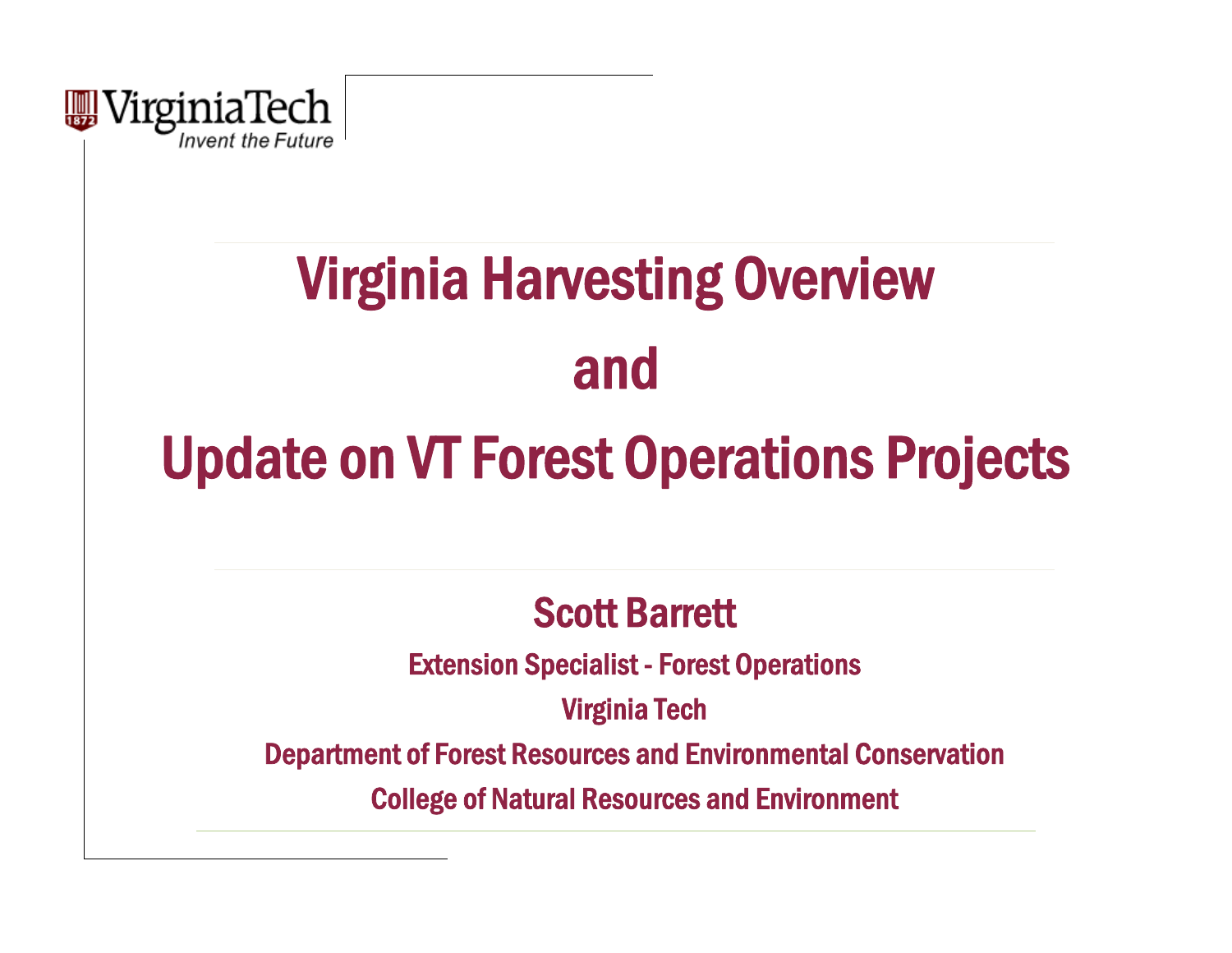

# Update on the SHARP Logger Program

- $\triangleright$  Andrew Vinson working as an Extension Associate
- $\triangleright$  With 1/1/18 SHARP Logger renewals we will now be enforcing the SHARP Logger Update Requirement
- $\triangleright$  Enacted in early 2015, with the primary goal of ensuring that everyone had a BMP update at least once every 3 years

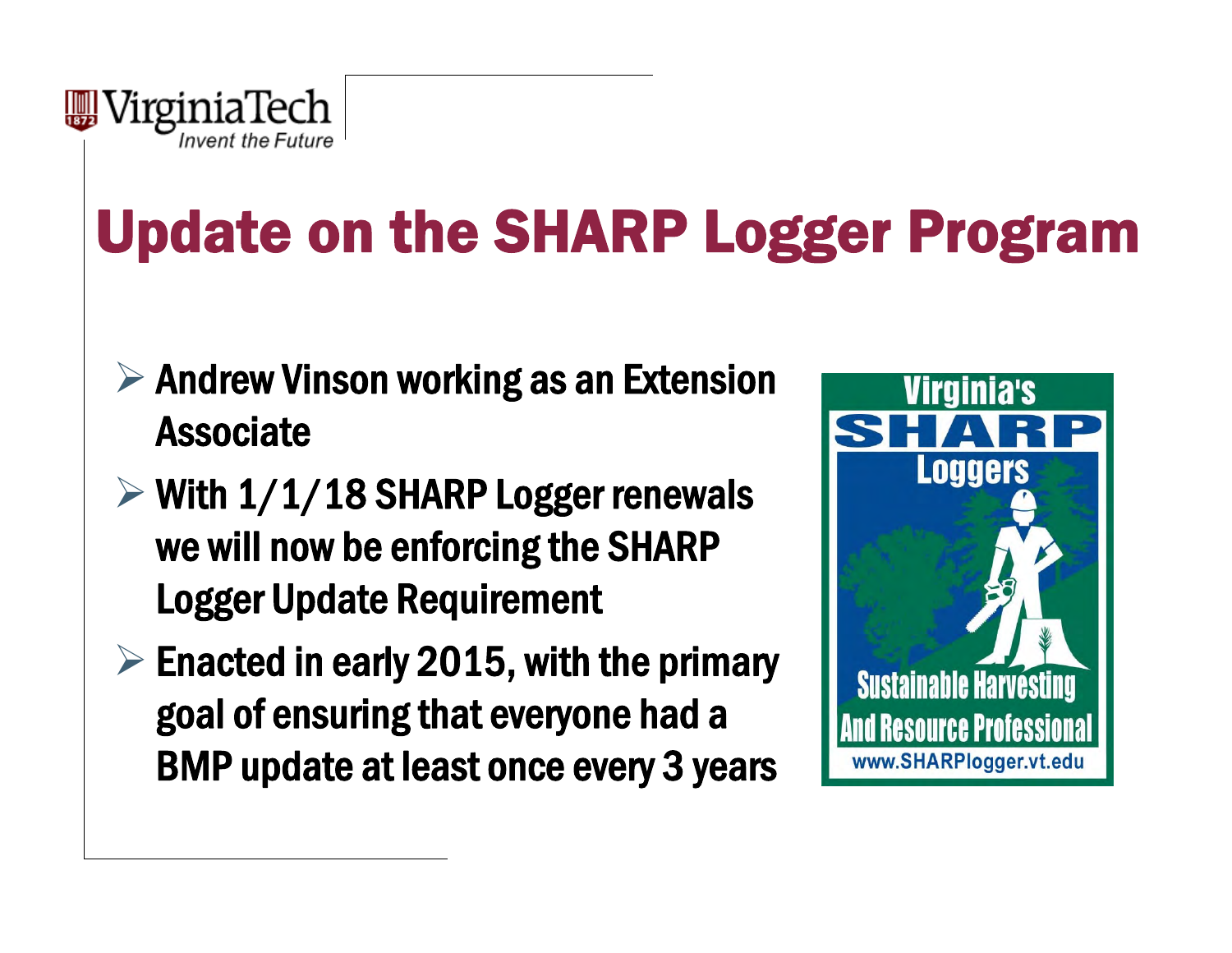

# SHARP Logger Required Update

### Three hour (3 CE credit) class

- $\triangleright$  BMP Refresher
- Logging Safety Refresher
- $\triangleright$  Other relevant topics (sometimes issues that are regionally relevant)
	- $\geq$  291 still need required class
	- $\triangleright$  Offered this afternoon
	- $\geq 11$  other update classes planned this year
		- $\triangleright$  Buena Vista, Buckingham, Caroline, Halifax, Galax, Martinsville, Clifton Forge, Alberta, Pattonsville, Franklin, New Kent

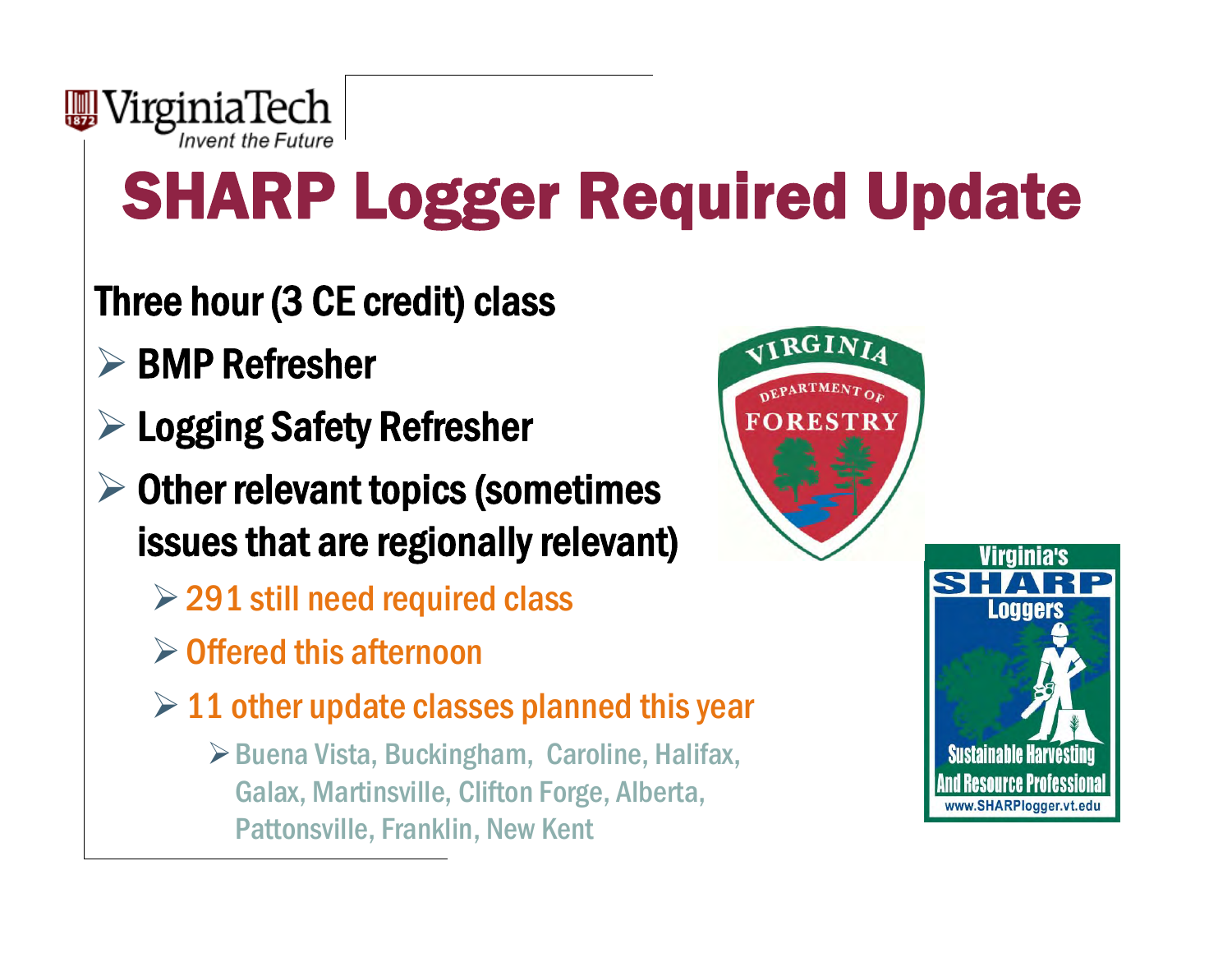

# Regional Harvest Characteristics

### $\triangleright$  Student class project

- $\triangleright$  Worked in cooperation with the VDOF to analyze harvest notification data across VA
- $\triangleright$  We all know harvests vary across Virginia, but there is not a lot of data available
- $\triangleright$  VDOF harvest notification data is one of the best sources



#### Regional Forest Harvest Characteristics across Virginia

Chandler Dangle, Graduate Research Assistant, Forest Resources and Environmental Conservation, Virginia Tech Andrew Vinson, Forestry Extension Associate, Forest Resources and Environmental Conservation. Virginia Tech Scott M. Barrett, Extension Specialist, Forest Operations and Biomass Utilization, Forest Resources and Environmental Conservation, Virginia Tech

#### **Introduction**

Sustainable forestry is practiced across the Commonwealth of Virginia. Recent data indicates that in Virginia the volume of wood harvested is less than half of the total annual growth (VDOF 2016). While some of the general public may view forest harvesting as a negative environmental impact, forestry is one of the most sustainable and beneficial industries in the country. Forest management, including timber harvesting operations, provide benefits to our communities, including jobs, wood products, recreational value and water quality protection. Active management of the forest also benefits wildlife, improves forest health and provides protection to the waters of the U.S.



from sedimentation when compared to other industries and land uses (Aust and Blinn, 2004). The forest industry in Virginia contributes more than \$17 billion to the state's economy each year and provides more than 103,000 jobs for Virginia's citizens (VDOF 2016).

The Virginia Department of Forestry (VDOF) is responsible for the protection of water quality during harvesting operations. This is done through an active inspection program to ensure compliance with the Virginia Silvicultural Water Quality Law. Loggers are required to notify the VDOF when harvesting timber so the site can be inspected to ensure protection of water quality. The Virginia Tech Department of Forest Resources and Conservation (FREC) partnered with VDOF to analyze the information in the harvest notifications / inspections and characterize timber harvests in Virginia. The harvests were divided into three physiographic regions of the state for comparison: Mountains (including Alleghany Plateau, Blue Ridge and Ridge and Valley), Piedmont and Coastal Plain.

#### **Methods**

The Virginia Tech team acquired a list of 5,169 individual harvests completed between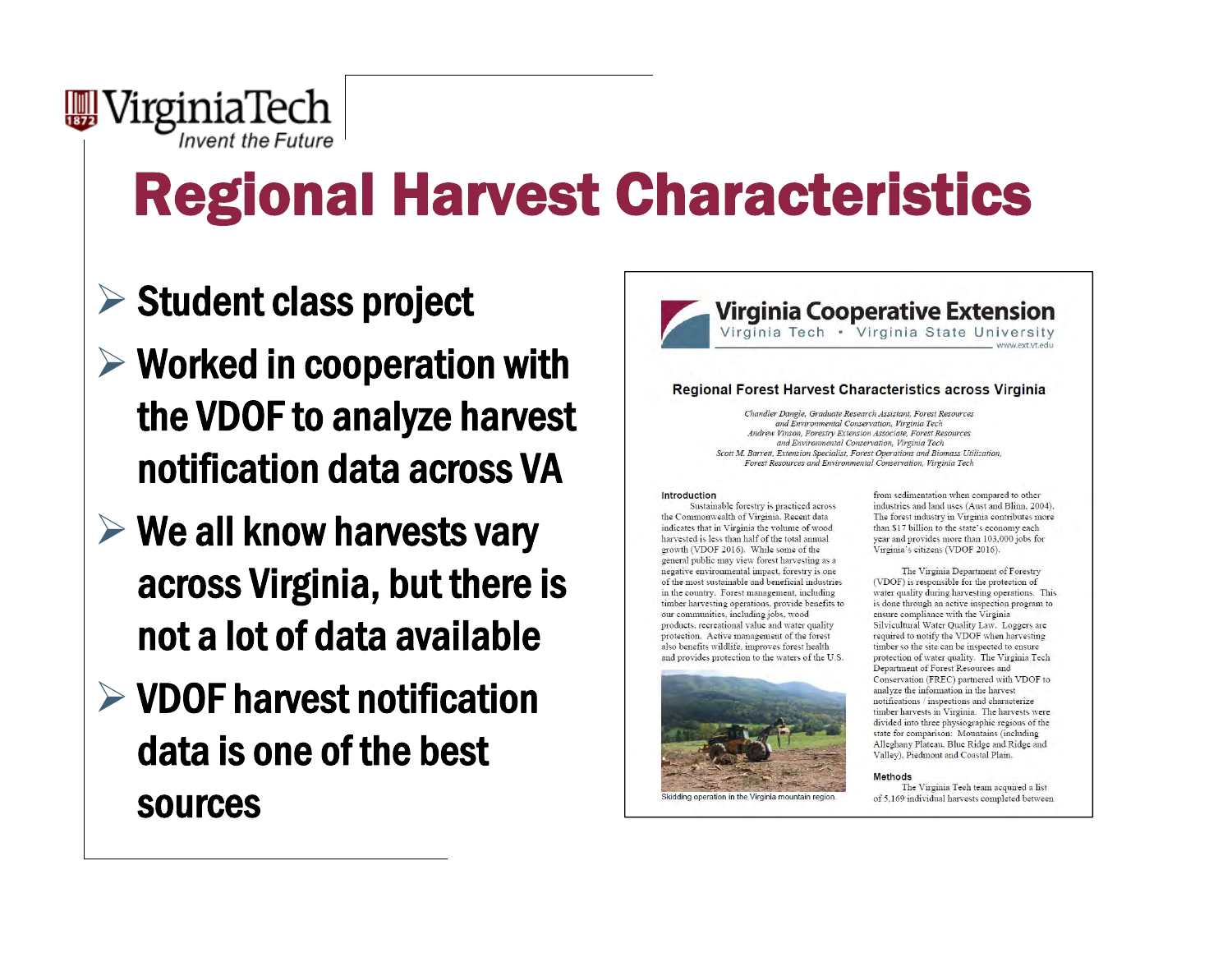

# Regional Harvest Characteristics

- $\triangleright$  Looked at harvests over a 1 year period (July 2015-July 2016)
- $\triangleright$  Total of 5,169 harvests
	- $\geq 4,539 > 5$  acres
	- 230,775 acres
- $\triangleright$  Analyzed harvests by region using the data available with the notifications



#### Regional Forest Harvest Characteristics across Virginia

Chandler Dangle, Graduate Research Assistant, Forest Resources and Environmental Conservation, Virginia Tech Andrew Vinson, Forestry Extension Associate, Forest Resources and Environmental Conservation, Virginia Tech Scott M. Barrett, Extension Specialist, Forest Operations and Biomass Utilization, Forest Resources and Environmental Conservation, Virginia Tech

#### Introduction

Sustainable forestry is practiced across the Commonwealth of Virginia. Recent data indicates that in Virginia the volume of wood harvested is less than half of the total annual growth (VDOF 2016). While some of the general public may view forest harvesting as a negative environmental impact, forestry is one of the most sustainable and beneficial industries in the country. Forest management, including timber harvesting operations, provide benefits to our communities, including jobs, wood products, recreational value and water quality protection. Active management of the forest also benefits wildlife, improves forest health and provides protection to the waters of the U.S.



from sedimentation when compared to other industries and land uses (Aust and Blinn, 2004). The forest industry in Virginia contributes more than \$17 billion to the state's economy each year and provides more than 103,000 jobs for Virginia's citizens (VDOF 2016).

The Virginia Department of Forestry (VDOF) is responsible for the protection of water quality during harvesting operations. This is done through an active inspection program to ensure compliance with the Virginia Silvicultural Water Quality Law. Loggers are required to notify the VDOF when harvesting timber so the site can be inspected to ensure protection of water quality. The Virginia Tech Department of Forest Resources and Conservation (FREC) partnered with VDOF to analyze the information in the harvest notifications / inspections and characterize timber harvests in Virginia. The harvests were divided into three physiographic regions of the state for comparison: Mountains (including Alleghany Plateau, Blue Ridge and Ridge and Valley), Piedmont and Coastal Plain.

#### **Methods**

The Virginia Tech team acquired a list of 5,169 individual harvests completed between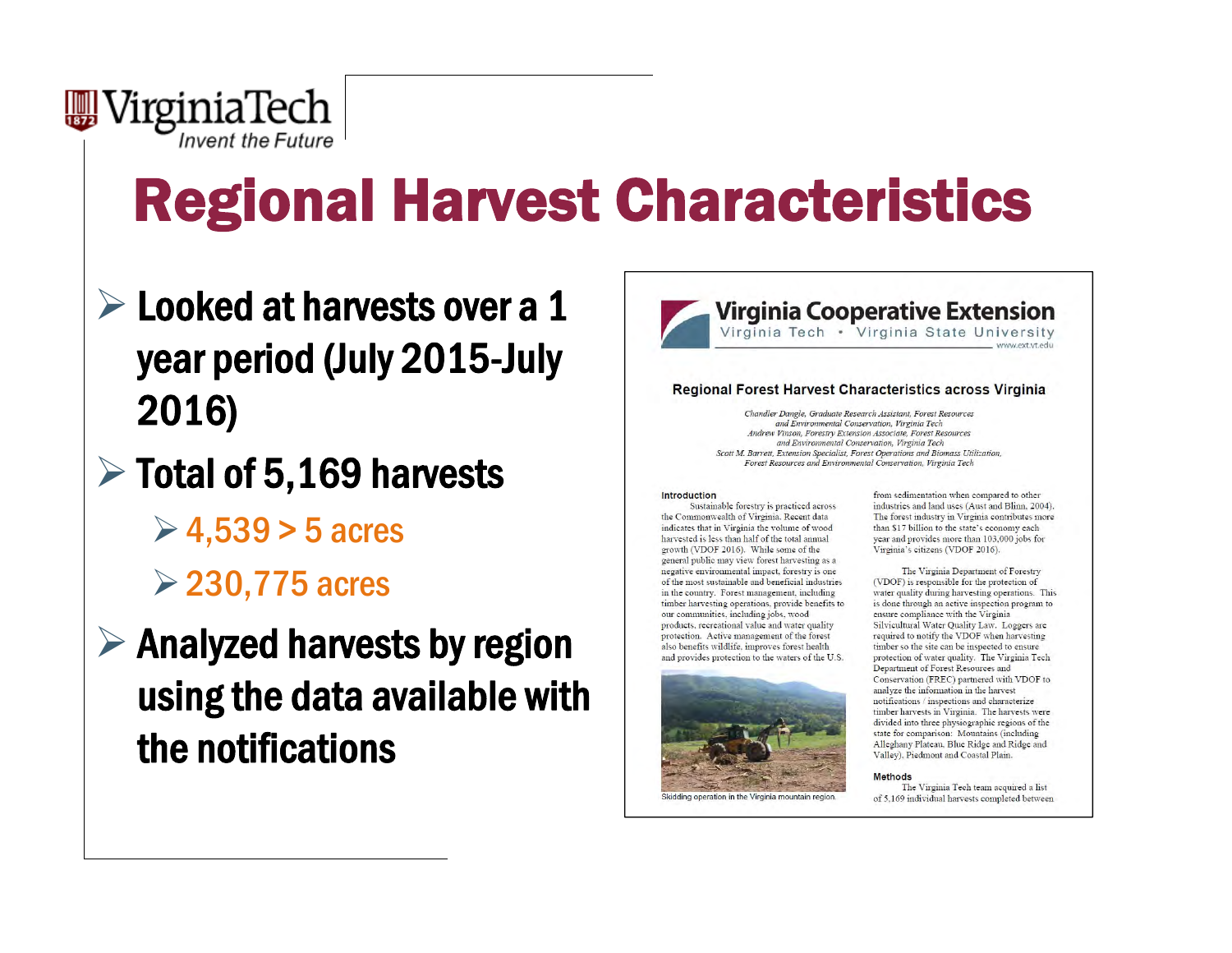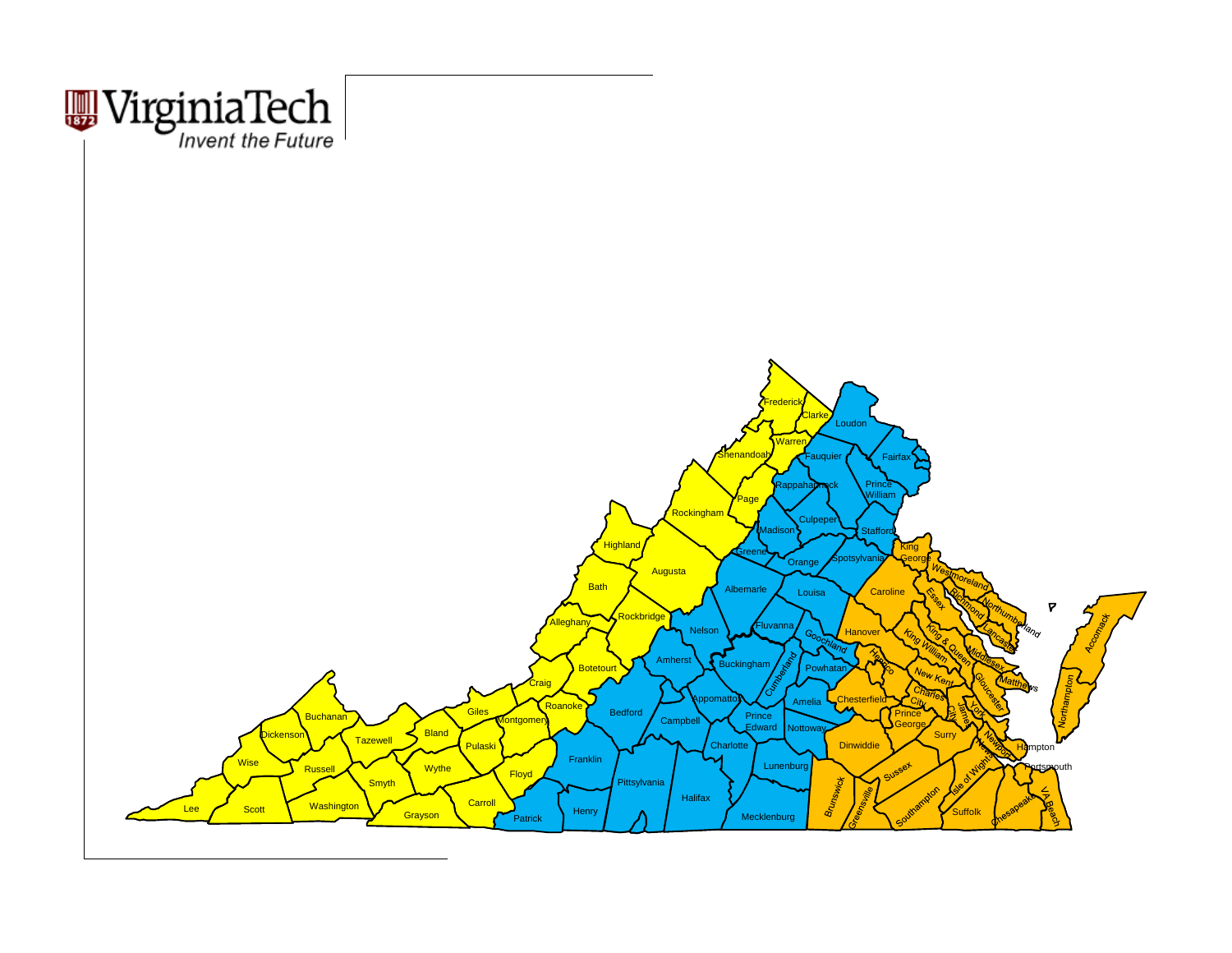

## Regional Harvest Characteristics

#### Area (acres) harvested by region

| <b>Harvest Type</b>                | <b>Mountains</b> | <b>Piedmont</b> | <b>Coastal Plain</b> | Total  |
|------------------------------------|------------------|-----------------|----------------------|--------|
| <b>Commercial Selection</b>        | 7986             | 9065            | 1572                 | 18623  |
| <b>Complete Harvest</b>            | 9496             | 79014           | 57306                | 145815 |
| <b>Other Silvicultural Systems</b> | 409              | 1733            | 257                  | 2399   |
| <b>Thinning</b>                    | 7840             | 29947           | 26151                | 63938  |
| <b>Grand Total</b>                 | 25730            | 119759          | 85286                | 230775 |

#### Average tract size (acres)

| <b>Harvest Type</b>                | Mountains | <b>Piedmont</b> | <b>Coastal Plain</b> | <b>Statewide</b> |
|------------------------------------|-----------|-----------------|----------------------|------------------|
| <b>Commercial Selection</b>        | 34.13     | 31.70           | 41.37                | 33.37            |
| <b>Complete Harvest</b>            | 35.70     | 50.75           | 51.72                | 49.75            |
| <b>Other Silvicultural Systems</b> | 31.46     | 69.34           | 36.69                | 53.32            |
| <b>Thinning</b>                    | 34.84     | 61.37           | 89.56                | 63.62            |
| <b>Overall Average</b>             | 34.86     | 50.83           | 59.02                | 50.84            |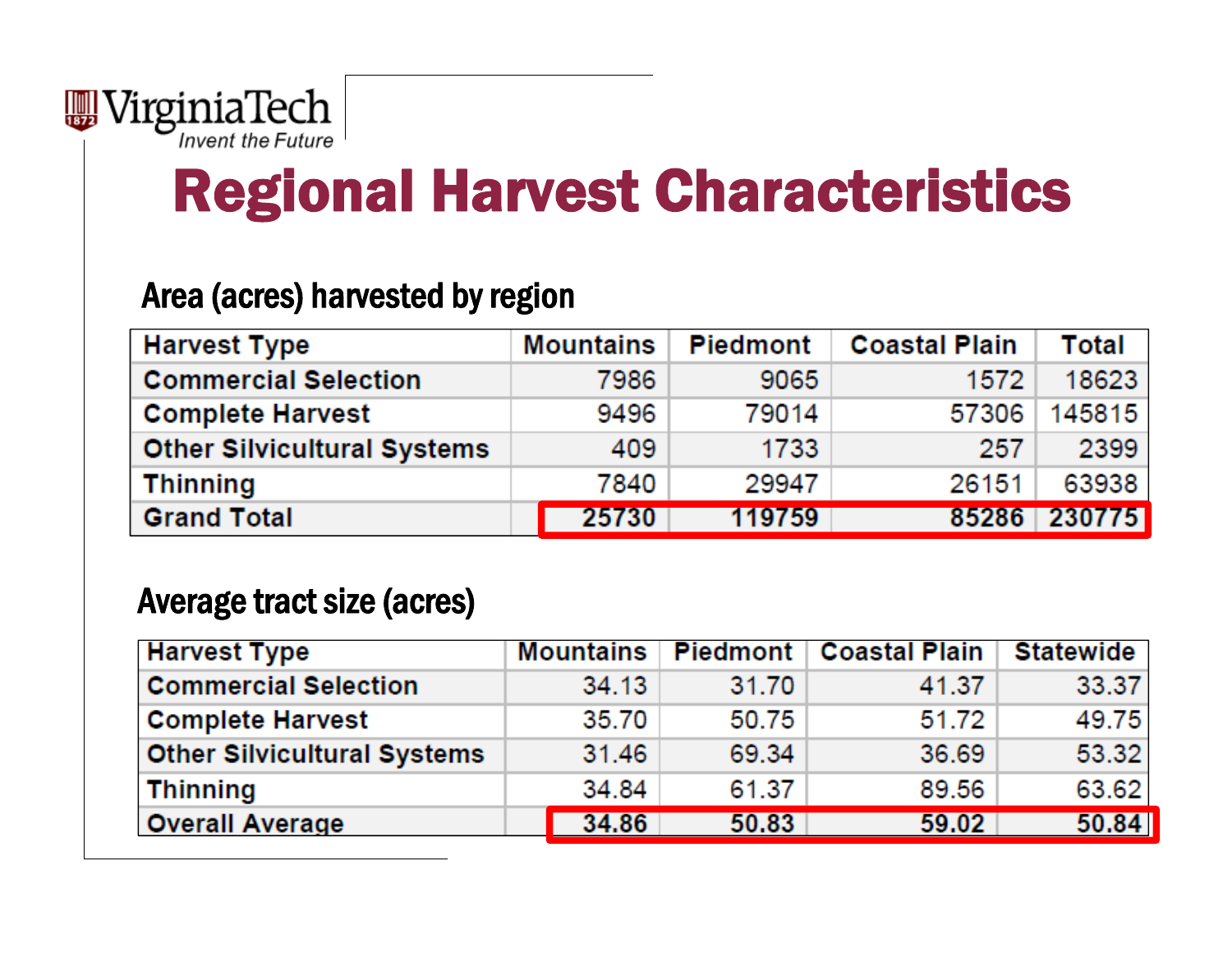# Area (acres) harvested per logging business by region

|                                   | <b>Mountains Piedmont</b> |        | Coastal<br><b>Plain</b> |
|-----------------------------------|---------------------------|--------|-------------------------|
| <b>Average Acres per Business</b> | 83.32                     | 265.97 | 488.50                  |
| <b>Maximum Acres per Business</b> | 660                       | 5949   | 4298                    |

#### Area harvested by top 10 logging businesses in each region

|                                               |      |       | Mountains   Piedmont   Coastal Plain |
|-----------------------------------------------|------|-------|--------------------------------------|
| <b>Acres Harvested</b>                        | 4492 | 32557 | 23862                                |
| Percent of total acres harvested in Region    | 17.5 | 27.2  | 27.9                                 |
| Percent of total Logging businesses in region | 3.1  | 1.9   | 4.5                                  |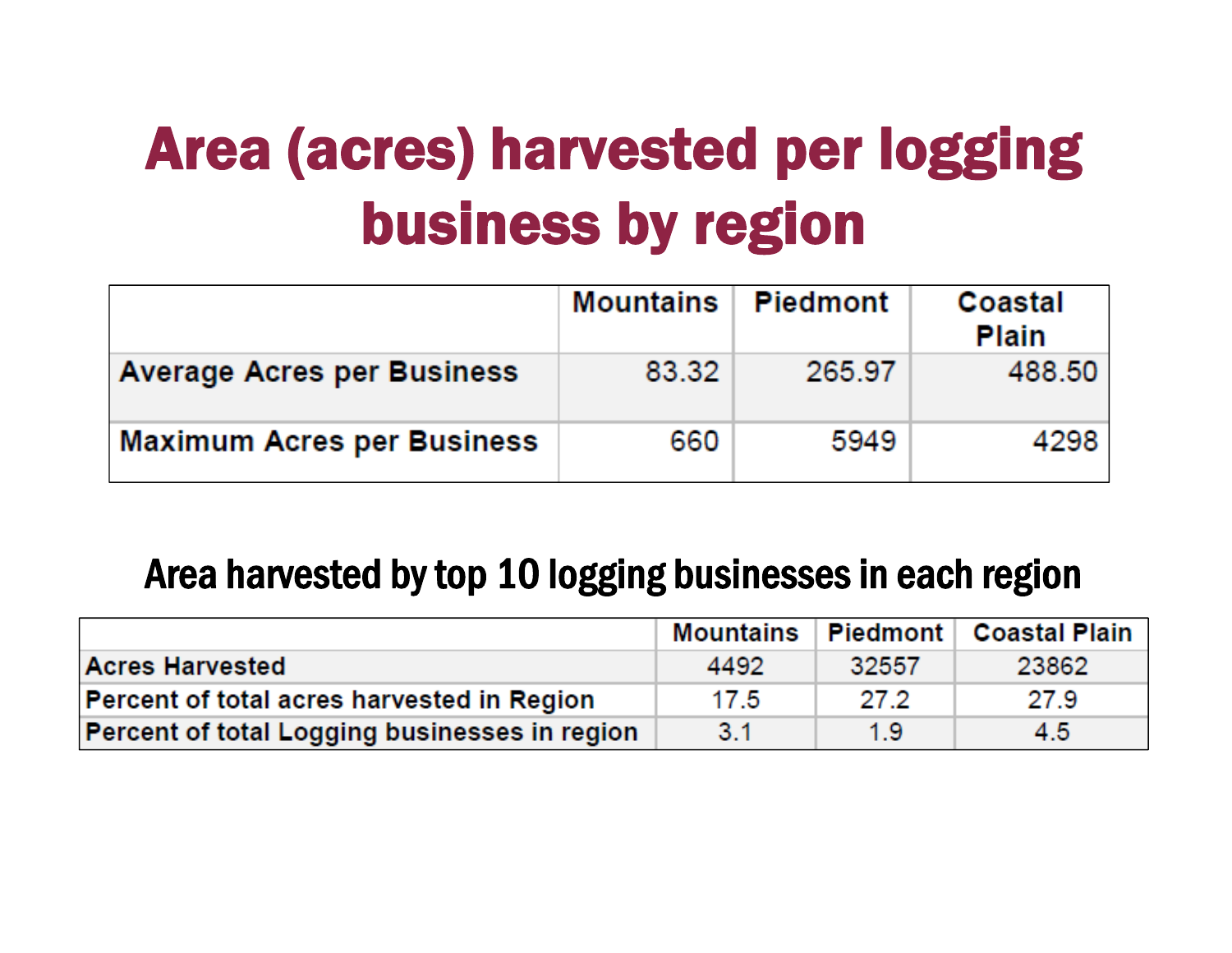### Total acres harvested by region for the top, middle, and lower 1/3 of logging businesses when grouped by acres harvested per business.

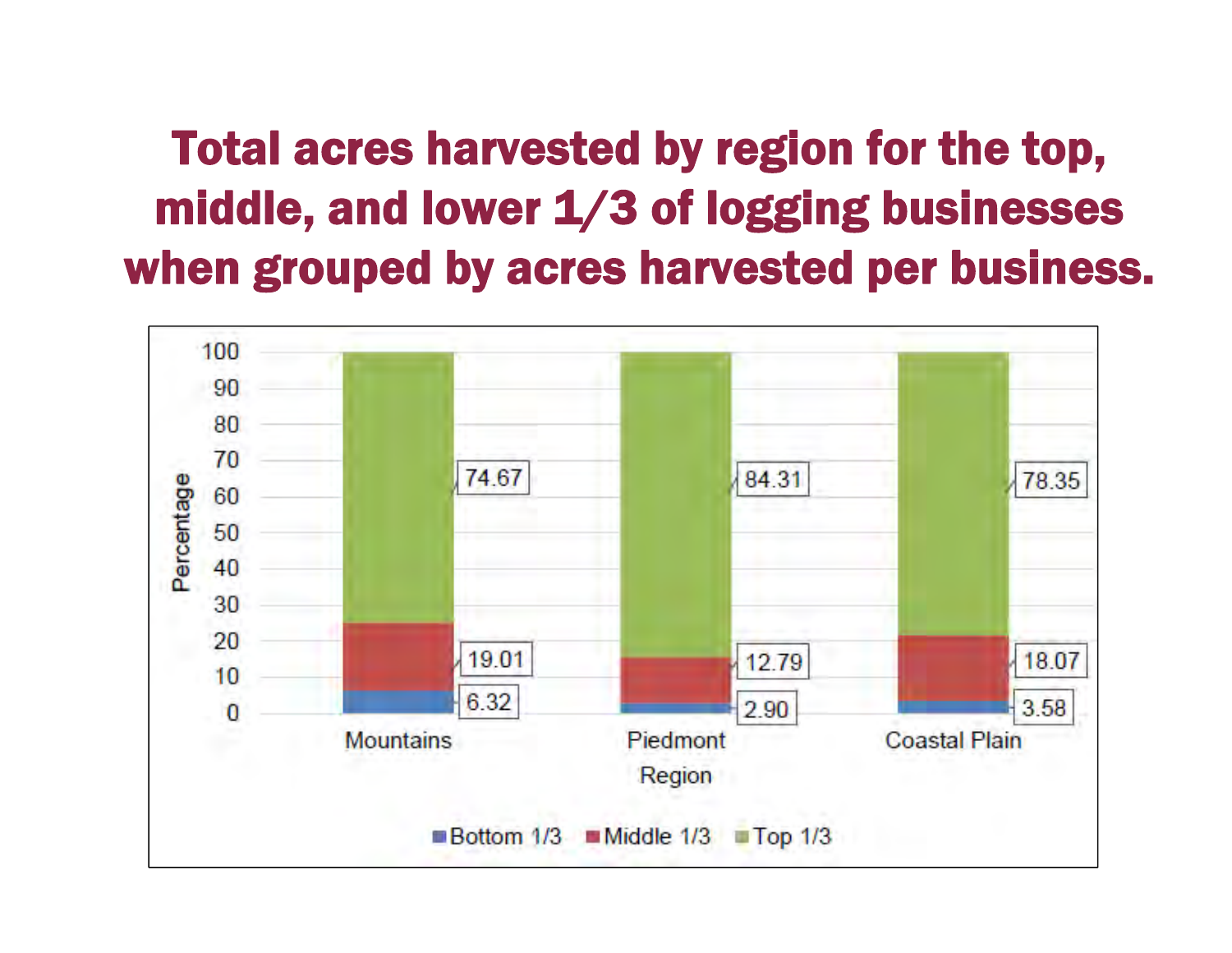## How do VLA Members Compare to Others?

- $\triangleright$  Used the same data set as the other harvest data
- $\triangleright$  Logger information based on VDOF NAID
- $\triangleright$  List of all loggers from harvest notification was compared to list of VLA members
- $\geq$  22% of loggers that had notified VDOF of a harvest during the 1 year period were VLA members

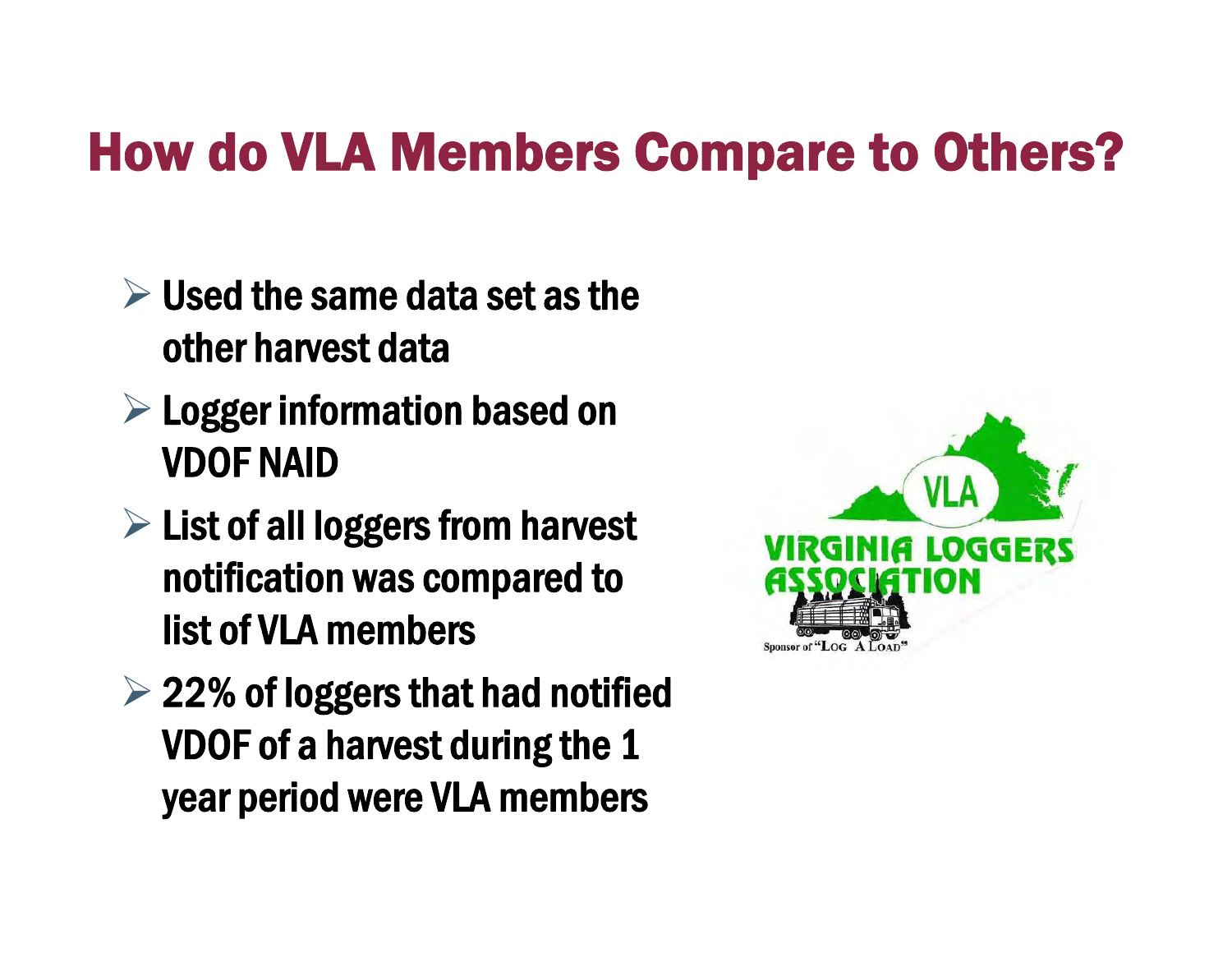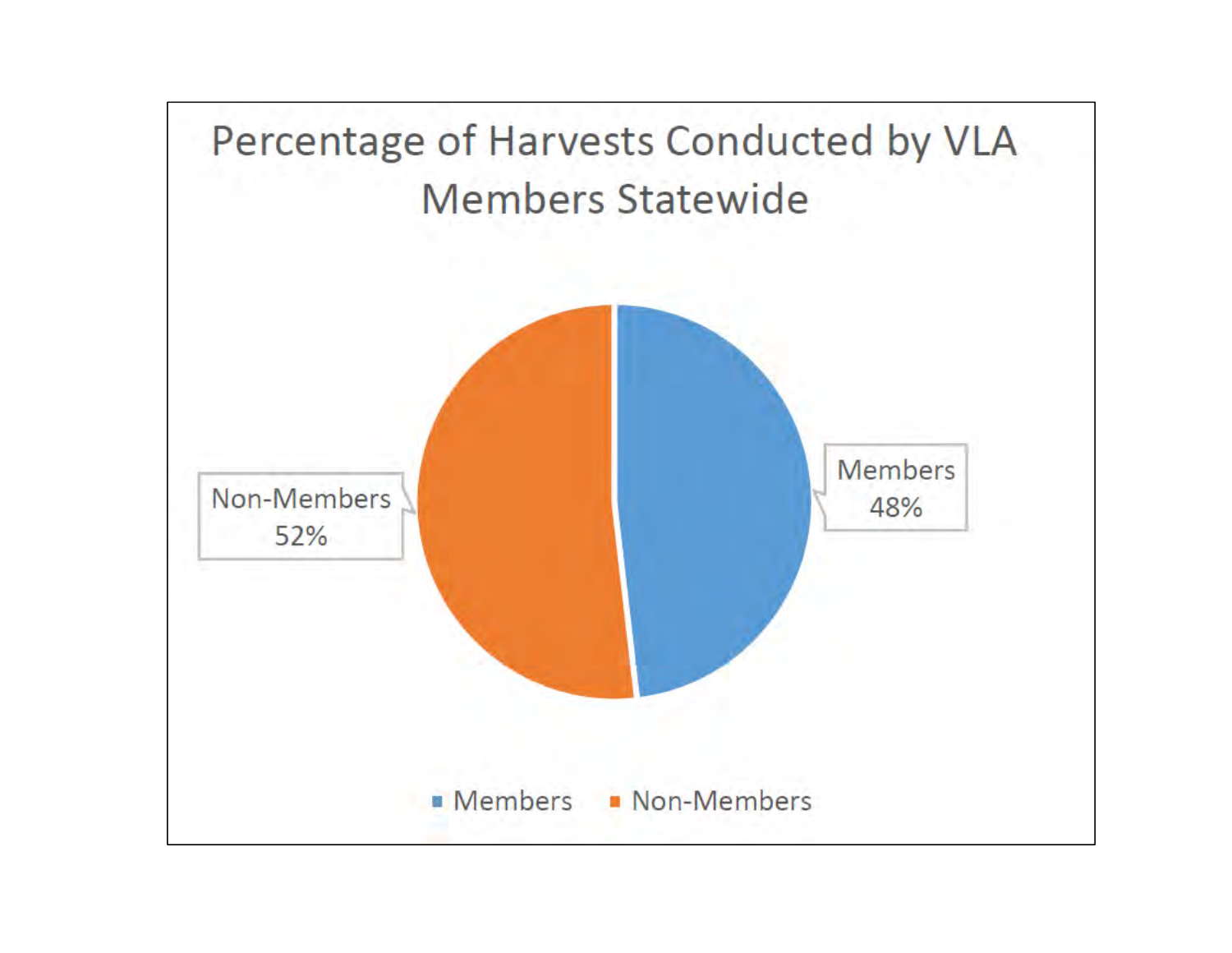# Area Harvested by VLA Members

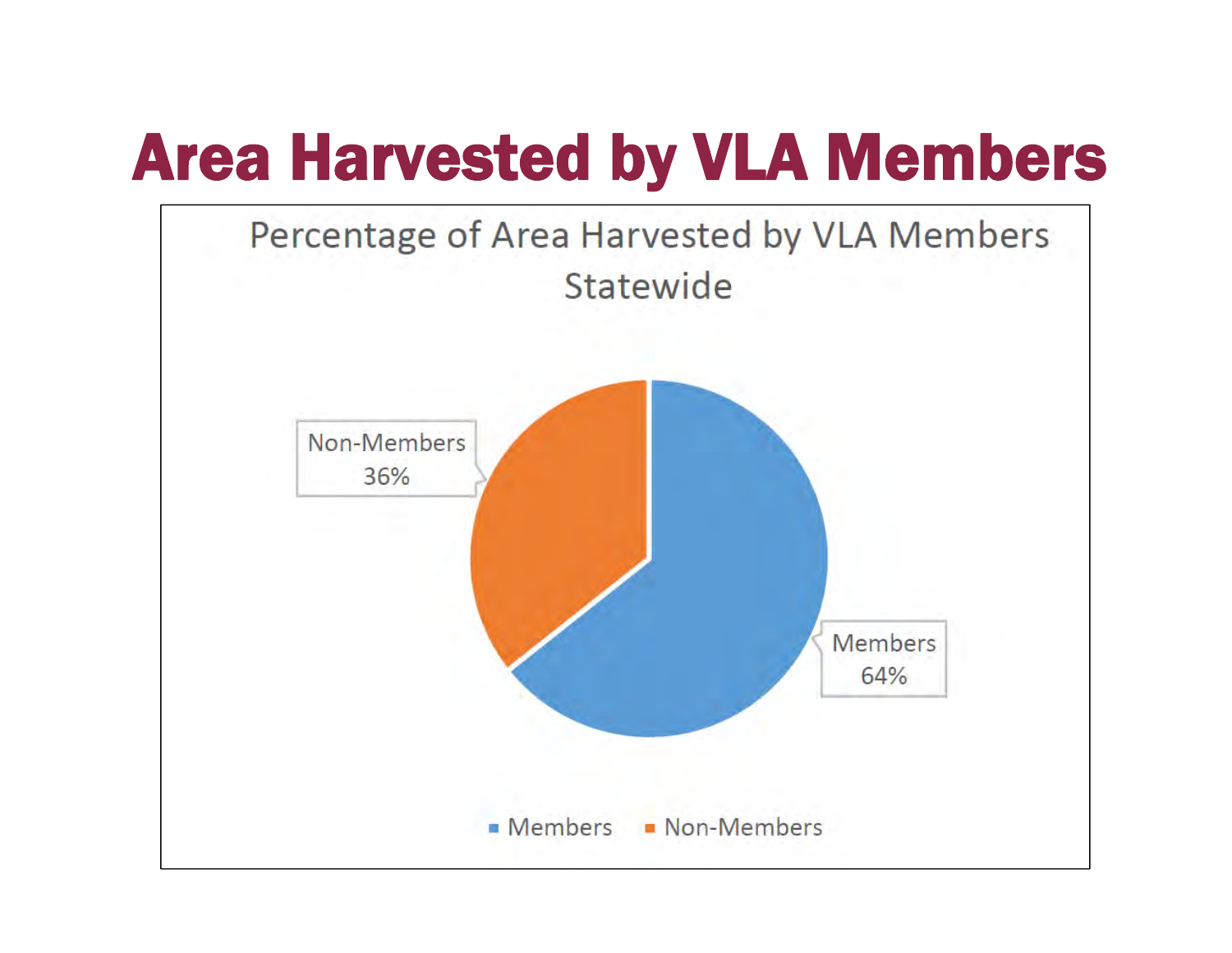

# VLA member businesses on average are larger and more productive (acres harvested) and accounted for almost 2/3 of all acres harvested in Virginia.

But what about BMP implementation scores?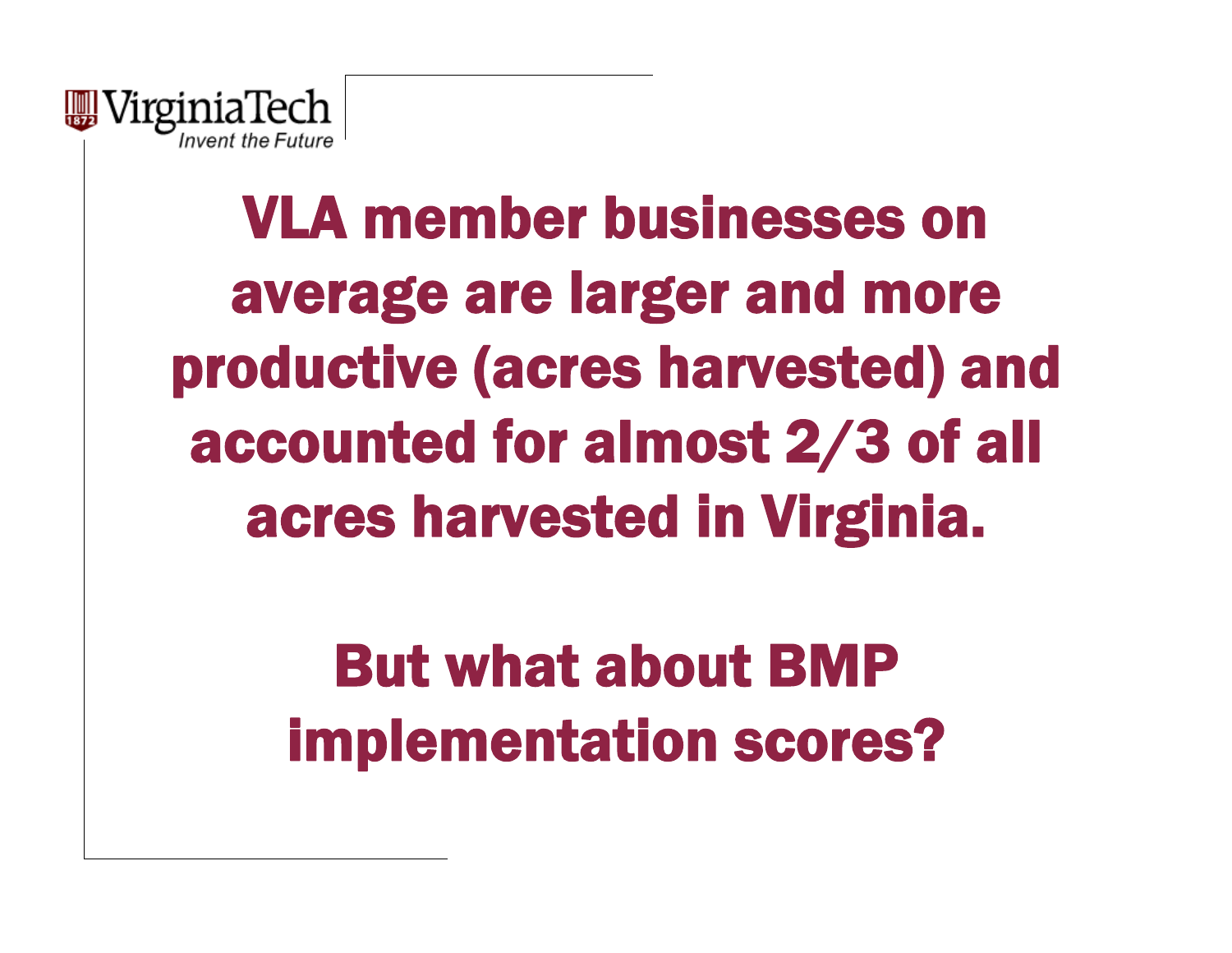### BMP Implementation and VLA Members

- $\triangleright$  The harvest notification data doesn't have a BMP score
- $\triangleright$  We had to go to a different data set to answer that question
- $\triangleright$  VDOF BMP audits are a sample of BMP implementation (240 tracts/ year) and they provide a score

### **Silvicultural Best Management Practices Implementation Monitoring for Virginia**

Introduction

The Virginia Department of Forestry Best Management Practices Implementation Audit Program is based primarily on the Southern Group of State Foresters published framework for state forestry agencies (http://www. southernforests.org/publications/SGSF%20Regional%20 BMP%20Framework%20Protocol%20publication\_2007, pdf/view). This standardized protocol was intended to ensure that data collected by southern states could be combined into one report. That report is periodically compiled, prepared and submitted to the USDA Forest Service Region 8, as well as USEPA in Atlanta by the Southern Group of State Foresters. However, this protocol is sufficiently flexible to be applied to each state's individual BMP guidelines. At the direction of the State Forester, Virginia is monitoring 240 harvested tracts each year and compiling an independent annual report based on this protocol. These data are submitted periodically for the Southern Group five-year report (http://www southernforests.org/publications).

#### Methods

Every quarter of every year, 60 tracts are selected randomly from harvests that received a VDOF final inspection two quarters previous to the audit quarter. This allows approximately six months between BMP implementation and the audit field visit. This timing allows for an assessment of how BMP integrity changes over time and provides for a modest sampling of silvicultural practices, such as site preparation, tree planting and weed control. VDOF is randomizing within each of the three administrative regions (Eastern, Central and Western) with the number of selected tracts proportional to the number of harvests for each sample quarter. This concentrates BMP audits in areas where most harvesting is occurring. In this, the ninth audit cycle (1st-4th quarter, 2016), there are 240 total audits completed and the regional breakdown is displayed in Table 1.

| Table 1. Number of BMP audits completed by<br>VDOF administrative region during the audit<br>cycle for the 2016 calendar year. |                         |  |
|--------------------------------------------------------------------------------------------------------------------------------|-------------------------|--|
| Region                                                                                                                         | <b>Number of Audits</b> |  |
| Central                                                                                                                        | 107                     |  |
| Eastern                                                                                                                        | 82                      |  |
| Western                                                                                                                        | 51                      |  |

2016

Each audit tract will result in a "% Yes" score for each BMP category. That percentage describes what proportion of audit questions in that category that were applicable to that tract were positively fulfilled by the operator in the field. The audit questions are evaluated and answered during a field visit by one of four water quality engineers and/or nine water quality specialists who are full-time VDOF personnel. Every auditor is regularly trained in a group setting to maintain accuracy and consistency across the state. This enables VDOF to evaluate audit results generally by BMP category or type.

Each of the 240 tracts audited is treated as a discreet unit, and the average and median tract scores are reported as the "harvest average or median score," Each audit is comprised of 117 questions in 10 categories (Appendix A). These data are also combined across all tracts, and all question responses are averaged together as a single data set by audit category and reported as the "BMP average." This is the average percentage of "Yes" responses when all audit questions are considered together without regard for the individual tract audits. This approach attempts to more accurately describe the overall BMP condition as a whole in Virginia. This BMP average also assigns greater importance to audits that have more applicable questions. These data consist of 28,080 total questions of which 19,886 were deemed not applicable, 728 were answered "No" and 7,466 were answered "Yes." These categories and questions relate directly to the major recommendations outlined in the BMP manual entitled Virginia's Forestry Best Management Practices for Water Quality, 5th Edition. This technical manual is available online

Page 1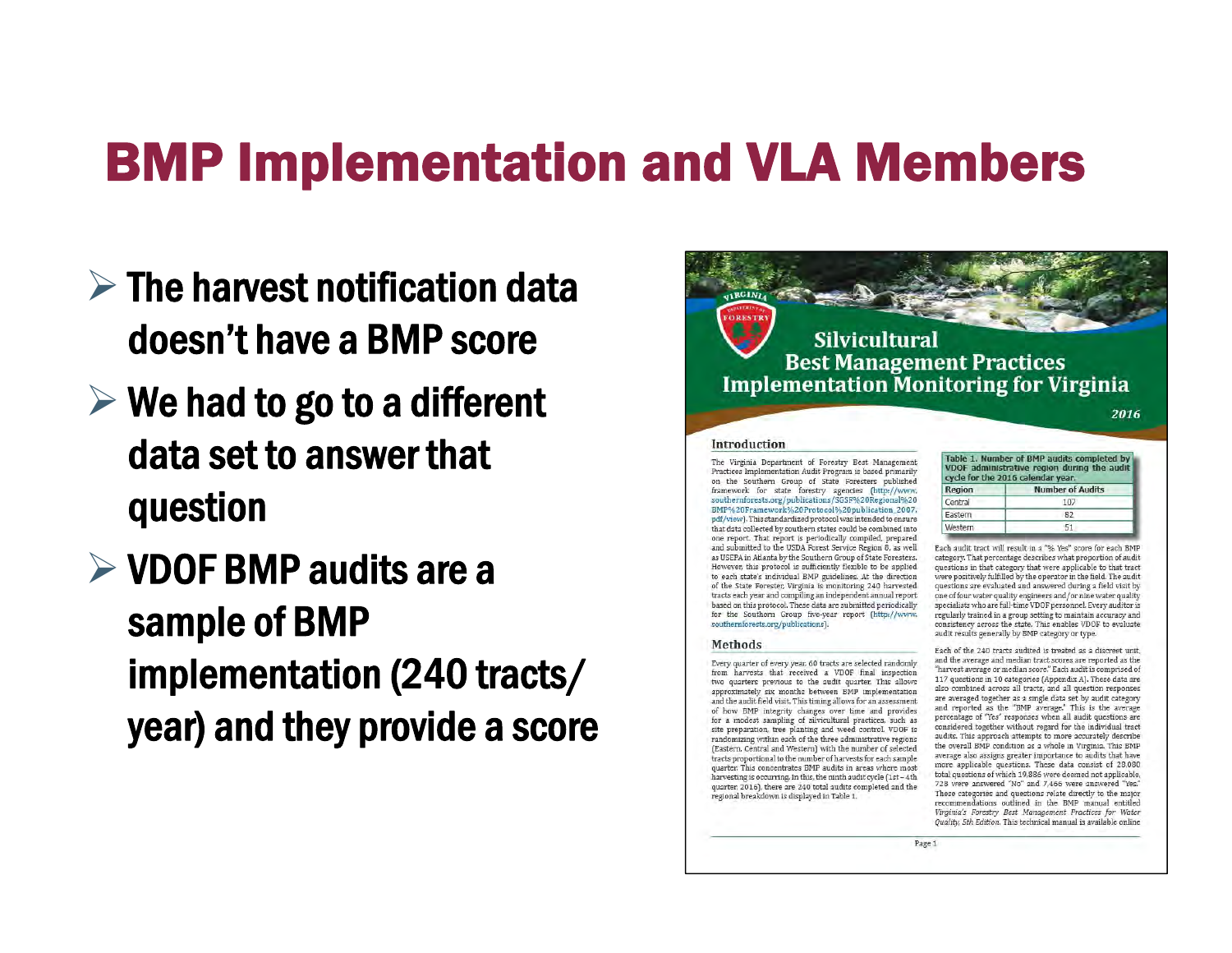## BMP Implementation and VLA Members

- $\triangleright$  VDOF agreed to provide the audit data for two years (480 tracts) for comparison to VLA Member list , Andrew Vinson analyzed the data
- $\geq$  243/480 Tracts harvested by VLA Members (50.6%)
- $\triangleright$  Good sample (48% of all notifications from VLA members)



2016

#### Introduction

The Virginia Department of Forestry Best Management Practices Implementation Audit Program is based primarily on the Southern Group of State Foresters published framework for state forestry agencies (http://www. southernforests.org/publications/SGSF%20Regional%20 BMP%20Framework%20Protocol%20publication 2007, pdf/view). This standardized protocol was intended to ensure that data collected by southern states could be combined into one report. That report is periodically compiled, prepared and submitted to the USDA Forest Service Region 8, as well as USEPA in Atlanta by the Southern Group of State Foresters. However, this protocol is sufficiently flexible to be applied to each state's individual BMP guidelines. At the direction of the State Forester, Virginia is monitoring 240 harvested tracts each year and compiling an independent annual report based on this protocol. These data are submitted periodically for the Southern Group five-year report (http://www. southernforests.org/publications).

#### Methods

Every quarter of every year, 60 tracts are selected randomly from harvests that received a VDOF final inspection two quarters previous to the audit quarter. This allows approximately six months between BMP implementation and the audit field visit. This timing allows for an assessment of how BMP integrity changes over time and provides for a modest sampling of silvicultural practices, such as site preparation, tree planting and weed control. VDOF is randomizing within each of the three administrative regions (Eastern, Central and Western) with the number of selected tracts proportional to the number of harvests for each sample. quarter. This concentrates BMP audits in areas where most harvesting is occurring. In this, the ninth audit cycle (1st-4th quarter, 2016), there are 240 total audits completed and the regional breakdown is displayed in Table 1.

| Table 1. Number of BMP audits completed by<br>VDOF administrative region during the audit<br>cycle for the 2016 calendar year. |                         |  |
|--------------------------------------------------------------------------------------------------------------------------------|-------------------------|--|
| Region                                                                                                                         | <b>Number of Audits</b> |  |
| Central                                                                                                                        | 107                     |  |
| Eastern                                                                                                                        | 82                      |  |
| Western                                                                                                                        | 51                      |  |

Each audit tract will result in a "% Yes" score for each BMP category. That percentage describes what proportion of audit questions in that category that were applicable to that tract were positively fulfilled by the operator in the field. The audit questions are evaluated and answered during a field visit by one of four water quality engineers and/or nine water quality specialists who are full-time VDOF personnel. Every auditor is regularly trained in a group setting to maintain accuracy and consistency across the state. This enables VDOF to evaluate audit results generally by BMP category or type.

Each of the 240 tracts audited is treated as a discreet unit, and the average and median tract scores are reported as the "harvest average or median score," Each audit is comprised of 117 questions in 10 categories (Appendix A). These data are also combined across all tracts, and all question responses are averaged together as a single data set by audit category and reported as the "BMP average." This is the average percentage of "Yes" responses when all audit questions are considered together without regard for the individual tract audits. This approach attempts to more accurately describe the overall BMP condition as a whole in Virginia. This BMP average also assigns greater importance to audits that have more applicable questions. These data consist of 28,080 total questions of which 19,886 were deemed not applicable, 728 were answered "No" and 7,466 were answered "Yes." These categories and questions relate directly to the major recommendations outlined in the BMP manual entitled Virginia's Forestry Best Management Practices for Water Quality, 5th Edition. This technical manual is available online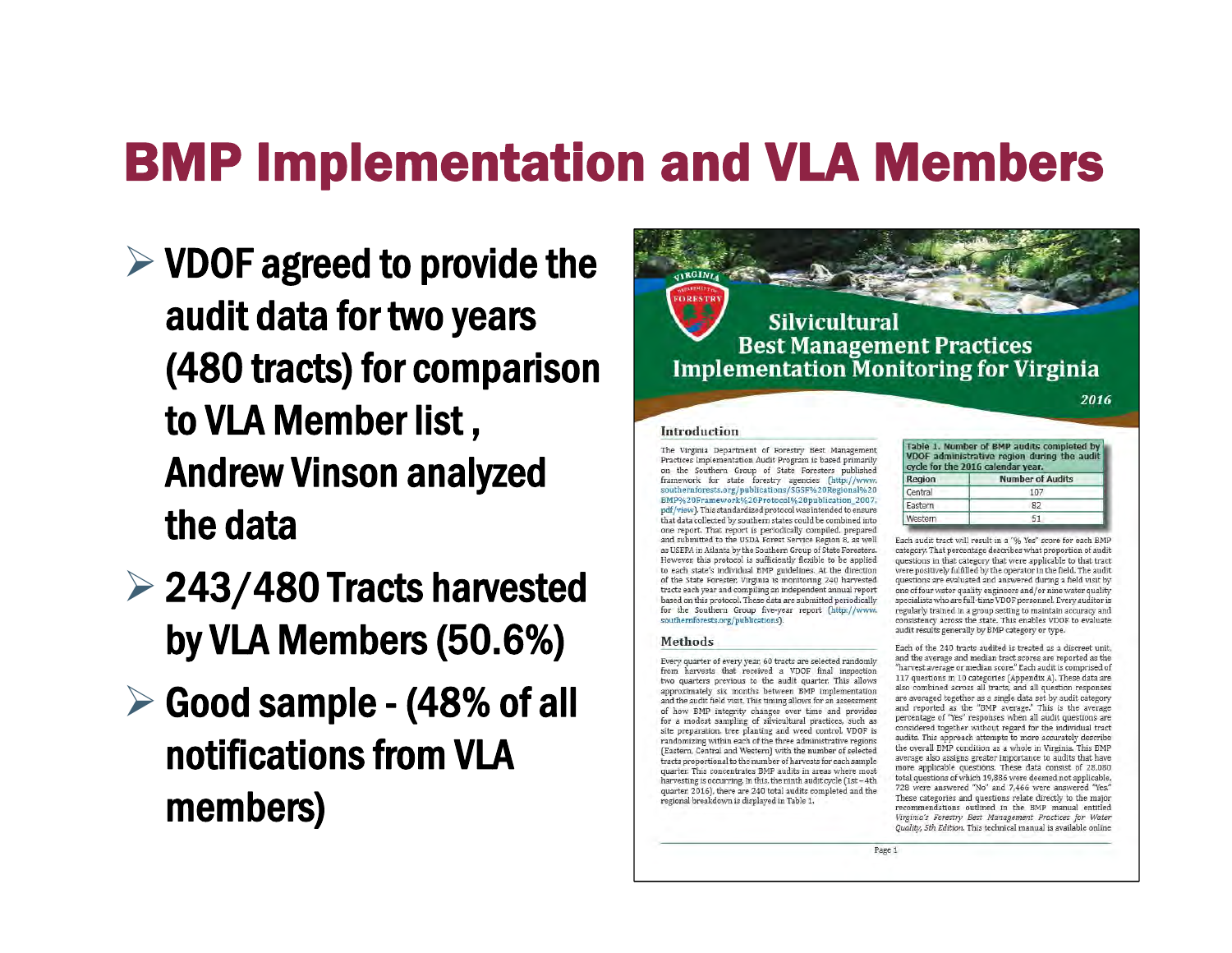### So How Does BMP Implementation of VLA Members Compare to Non-Members?

- $\triangleright$  Well...
- $\triangleright$  There's good news!
- $\triangleright$  There's maybe bad news…
- $\triangleright$  But the bad news is actually pretty good news



ov months between RMP instementation eld visit. This liming allo and the scalific<br>Helivant. This thing a shows for an anisometer  $\hat{R}_i$  <br>bow BMP integrity changes over time and provides be a model<br>range point  $\hat{R}_i$  how BMP integrity changes over time<br> $m$  and provides  $\hat{R}_i$  and slaboves is displayed in Table 1

Page 1



2016

Each audit tract will result in a "% Yes" score for each 2  $\label{eq:main}$  <br>interpret, that percentage describes what properties of analytical<br>properties with percentage describes what properties of analytical<br>properties on the distribution of the distribution of the distribution<br>were regularly trained in a group setting to maintain accuracy and<br>consistency across the state. This enables VDOF to evaluate<br>audit results generally by BMP category or type.

Each of the 240 tracts audited is treated as a dis-Facts of the 2-40 tracta and<br>that no reside as a distributed by the 2-40 tractation and the average and median tract scores are reported as the<br> $3.1\pm 0.1$  questions are reported as the solution of the average or median o connidered together without regard for the individual tract audits. This approach attempts to more accurately describe the overall HMP condition as a whole in Virginia. This BMP average also assigns greater importance to audits that have<br>more applicable questions. These data commit of 28,080 more applicable questions. These data commit of 28,080<br>total questions of which 19,886 were deemed not applicable. 722 were answered 'No' and 7,466 were answered "real These categories and questions relate directly to the major<br>recommendations, putlined in, the BMP manual enhibsd Pegana's Forestry Best Hanggement Practices for Water<br>Quality, 5th Edition, This bichoical manual is available online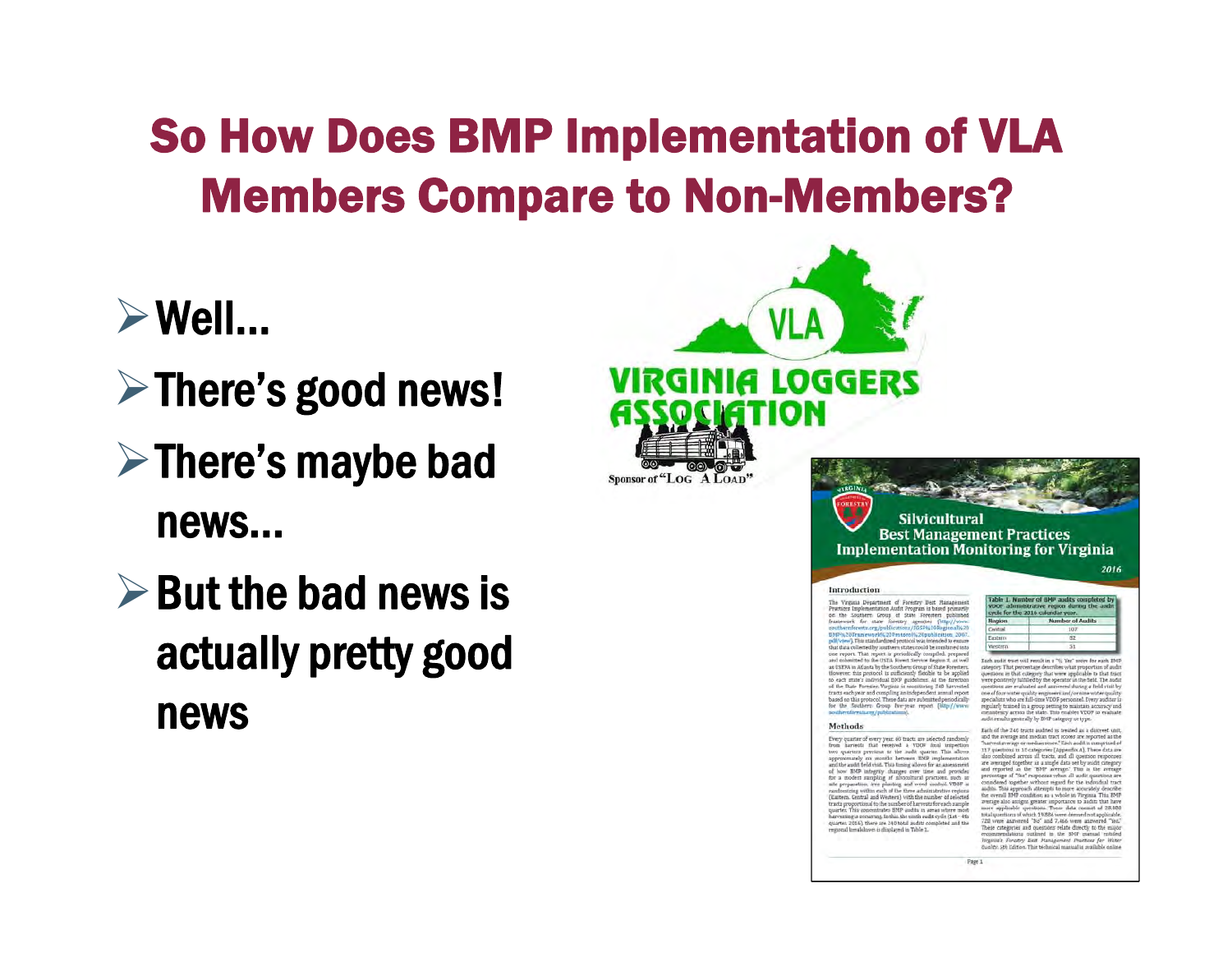## The Good News

### BMP implementation scores are significantly higher for VLA members than non-members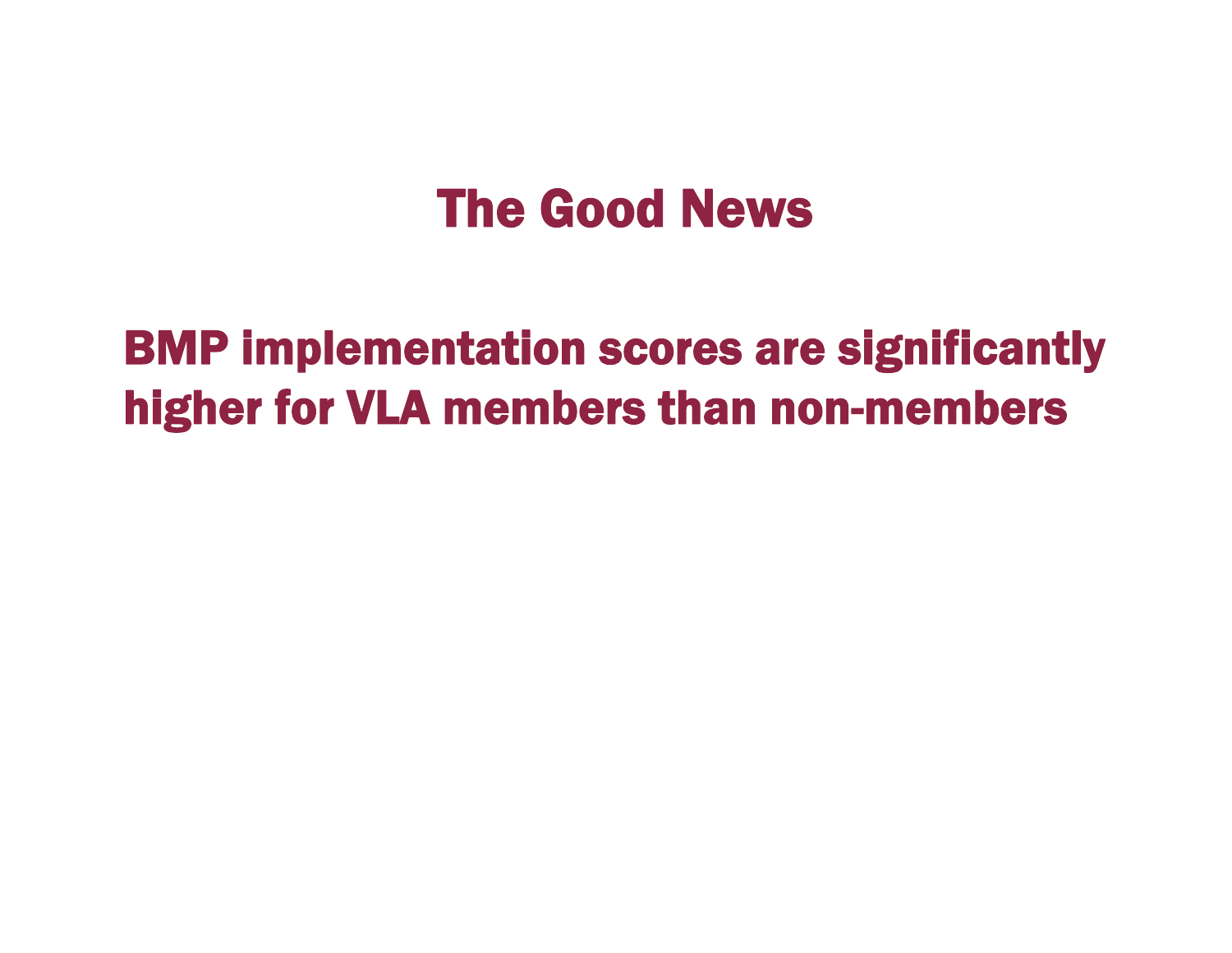

## The Bad News

## They are not a whole lot higher….

 $\triangleright$  Non-members average was 90.13% $\triangleright$  VLA Members average was 93.24%

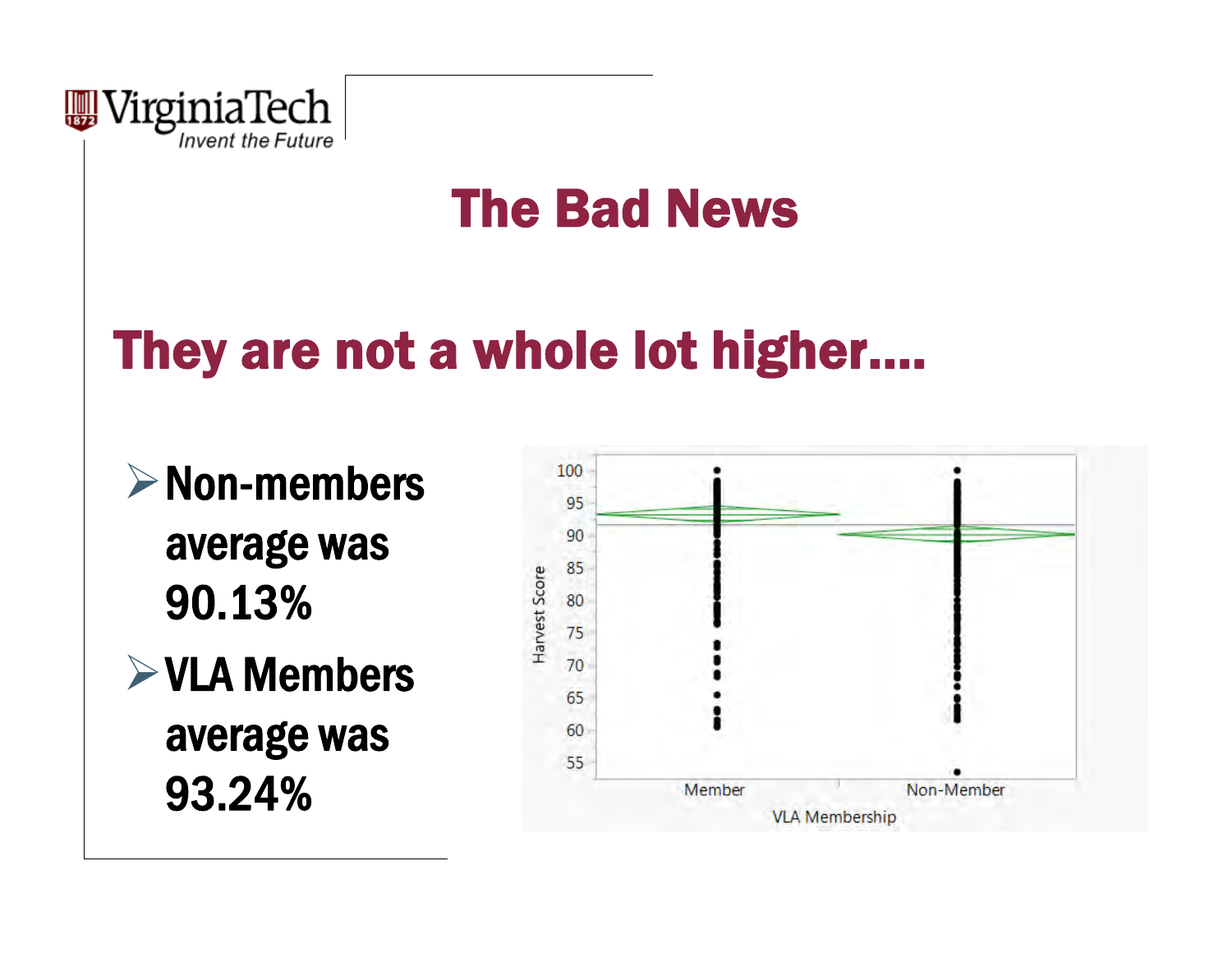### The Bad News is Actually Pretty Good News…

- $\triangleright$  BMP Implementation by both groups is good!
- $\triangleright$  There's not a whole lot of room to be a whole lot better than average
- $\triangleright$  A testament to the hard work, planning and financial commitment that loggers make to protect water quality in the Commonwealth
- $\triangleright$  On average, over 90% of all applicable BMPs were installed appropriately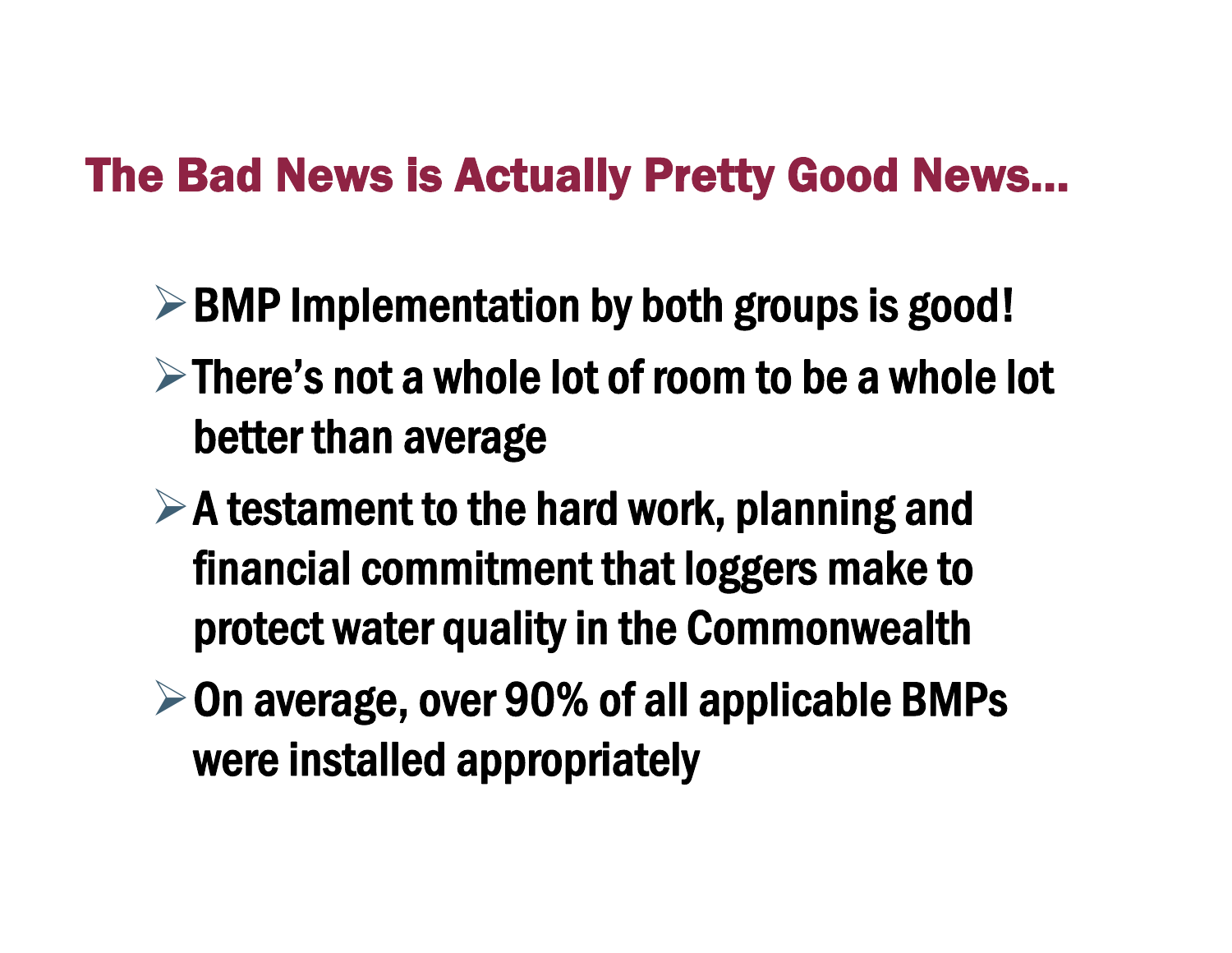

# Update on Other VA Tech Forest Operations Projects

 $\triangleright$  TEAM SAFE Trucking research project

 $\triangleright$  Neila Cole – will be graduating in May

 $\triangleright$  BMP upgrades at stream crossings

 $\triangleright$  Chandler Dangle – will be graduating in May

 $\triangleright$  We will be hosting the COFE Meeting in Williamsburg in 2018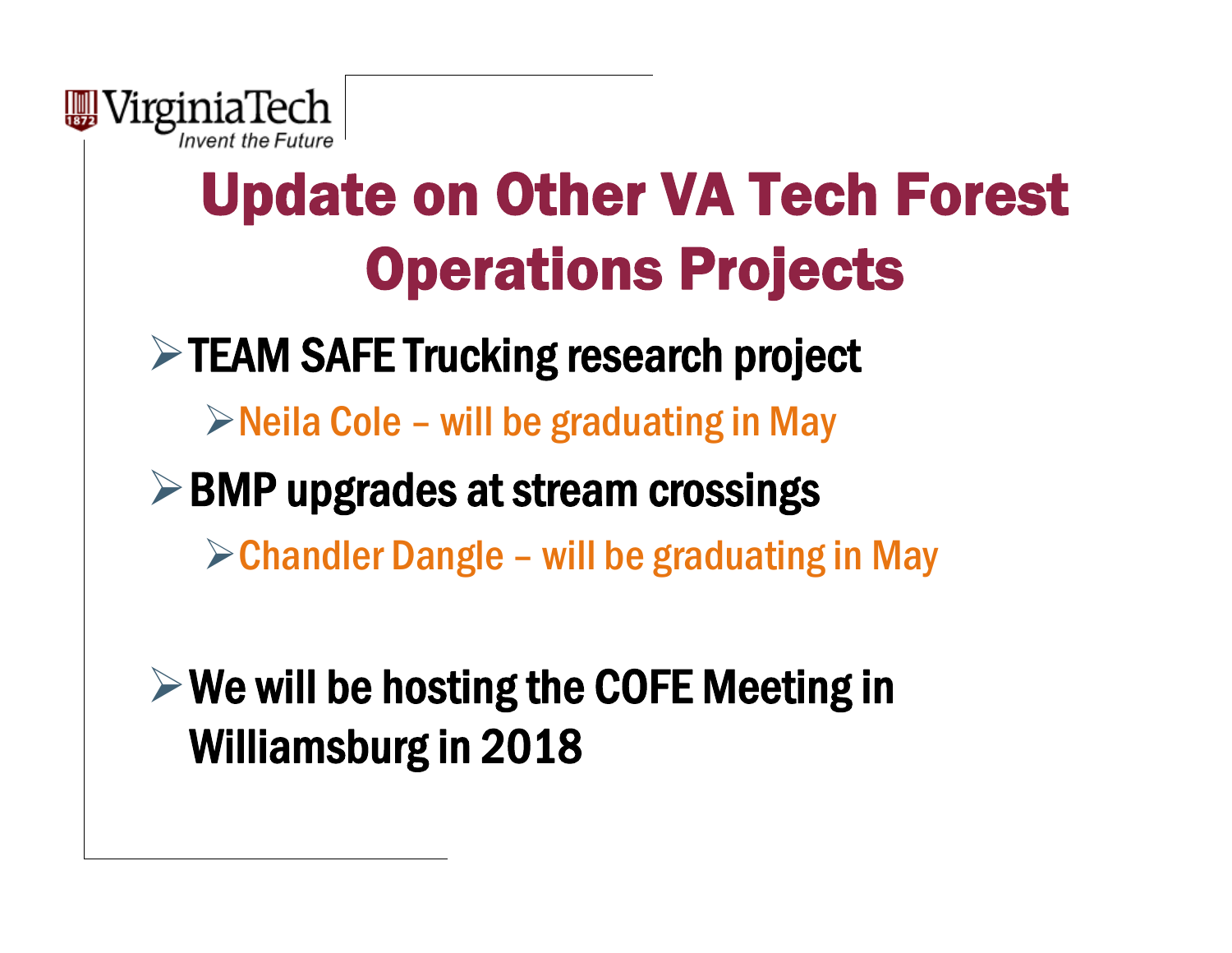

#### Council on Forest Engineering 2018 **OUNCIL**  $\frac{1}{2} \frac{1}{2} \frac{1}{2} \frac{1}{2} \frac{1}{2} \frac{1}{2} \frac{1}{2} \frac{1}{2} \frac{1}{2} \frac{1}{2} \frac{1}{2} \frac{1}{2} \frac{1}{2} \frac{1}{2} \frac{1}{2} \frac{1}{2} \frac{1}{2} \frac{1}{2} \frac{1}{2} \frac{1}{2} \frac{1}{2} \frac{1}{2} \frac{1}{2} \frac{1}{2} \frac{1}{2} \frac{1}{2} \frac{1}{2} \frac{1}{2} \frac{1}{2} \frac{1}{2} \frac{1}{2} \frac{$ Williamsburg, VA Revolutionary Traditions, Innovative Industries

41st Annual Meeting July 15-18, 2018 Williamsburg, Virginia

Williamsburg Lodge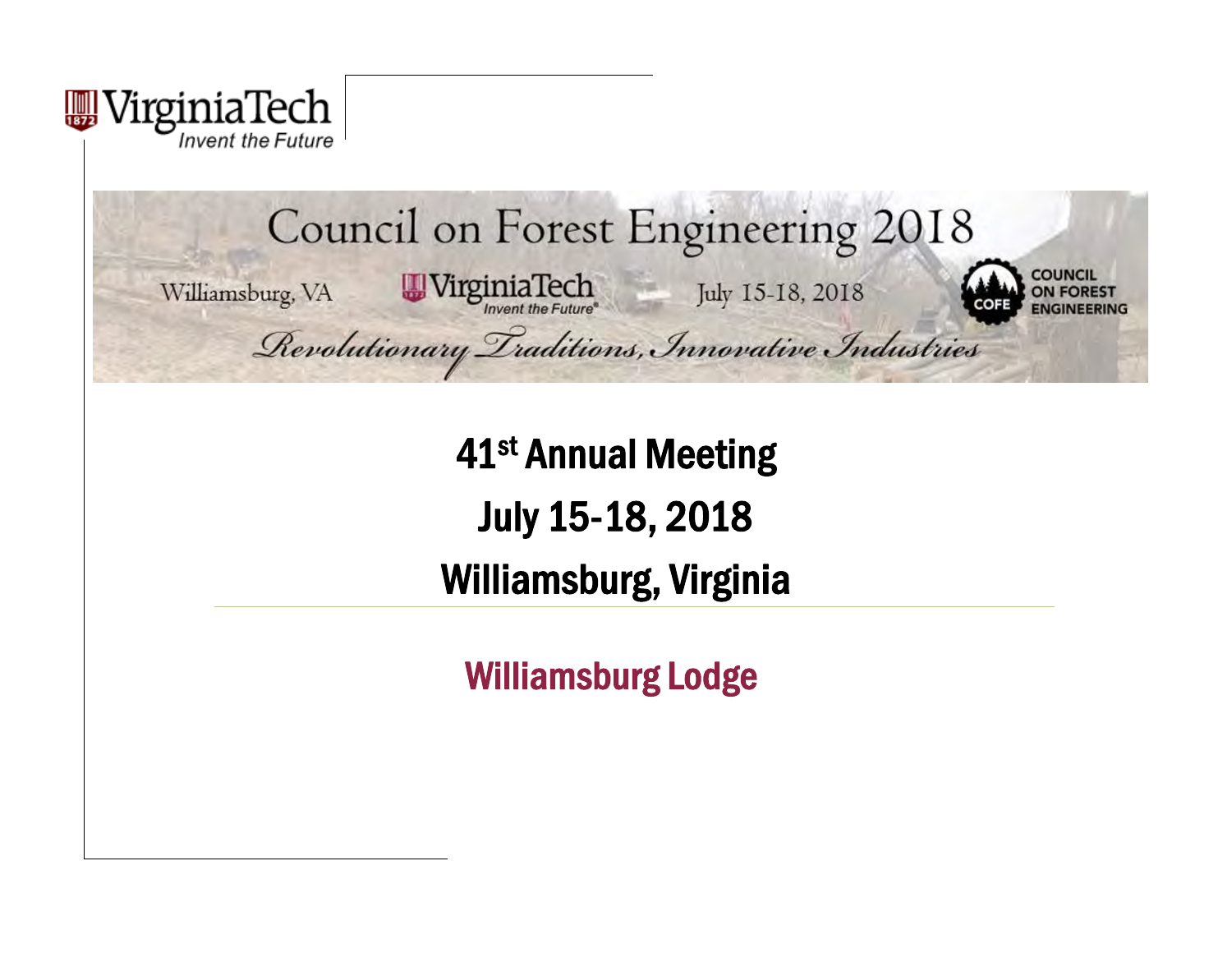

## Hosts and Sponsors  $\triangleright$  Virginia Tech

- Department of Forest Resources & Environmental Conservation
- **Eorest Operations and Business** Research Cooperative
- Enviva Biomass
	- **≻Signature Sponsor** 
		- **Example 3 Host of field trip**
		- $\triangleright$  Sponsor of themed tavern dinner